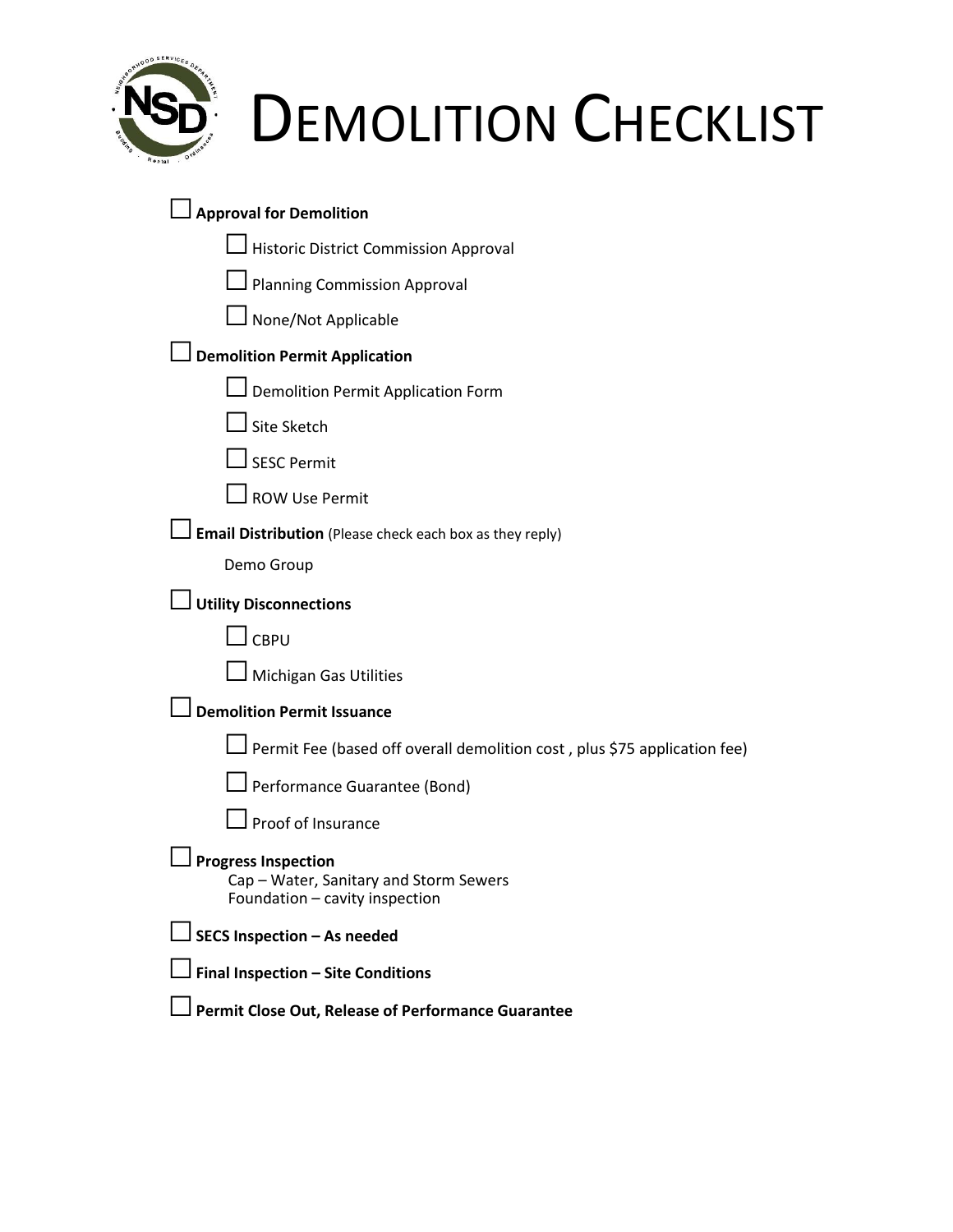## Demolition Worksheet

(For internal use only)

Neighborhood Services staff will complete the top section of this worksheet and send to Zoning Department

|                                        | <b>PROPERTY ADDRESS:</b> The contract of the contract of the contract of the contract of the contract of the contract of the contract of the contract of the contract of the contract of the contract of the contract of the contra | □ Verified                                                               |
|----------------------------------------|-------------------------------------------------------------------------------------------------------------------------------------------------------------------------------------------------------------------------------------|--------------------------------------------------------------------------|
| <b>NEIGHBORHOOD</b><br><b>SERVICES</b> | Does a Notice to Repair or Demolish exist for this property?                                                                                                                                                                        | Historic Property p<br>Date: [15] (if checked, HDC approval is required) |
|                                        | Zone District: ________<br>Approval?                                                                                                                                                                                                |                                                                          |
| <b>ZONING/PLANINGS</b>                 | DENIED DAPPROVED Date:                                                                                                                                                                                                              | <b>ACTION REQUIRED:</b><br>□ SESC Review                                 |
|                                        | □ Owner notified                                                                                                                                                                                                                    | □ Planning Comm Action<br>□ ZBA Action                                   |
|                                        |                                                                                                                                                                                                                                     |                                                                          |
| <b>COMMN</b><br>HIST                   | HDC Approval?<br>□ NO □ YES Date: ____________ □ N/A Signature: ________________________________                                                                                                                                    |                                                                          |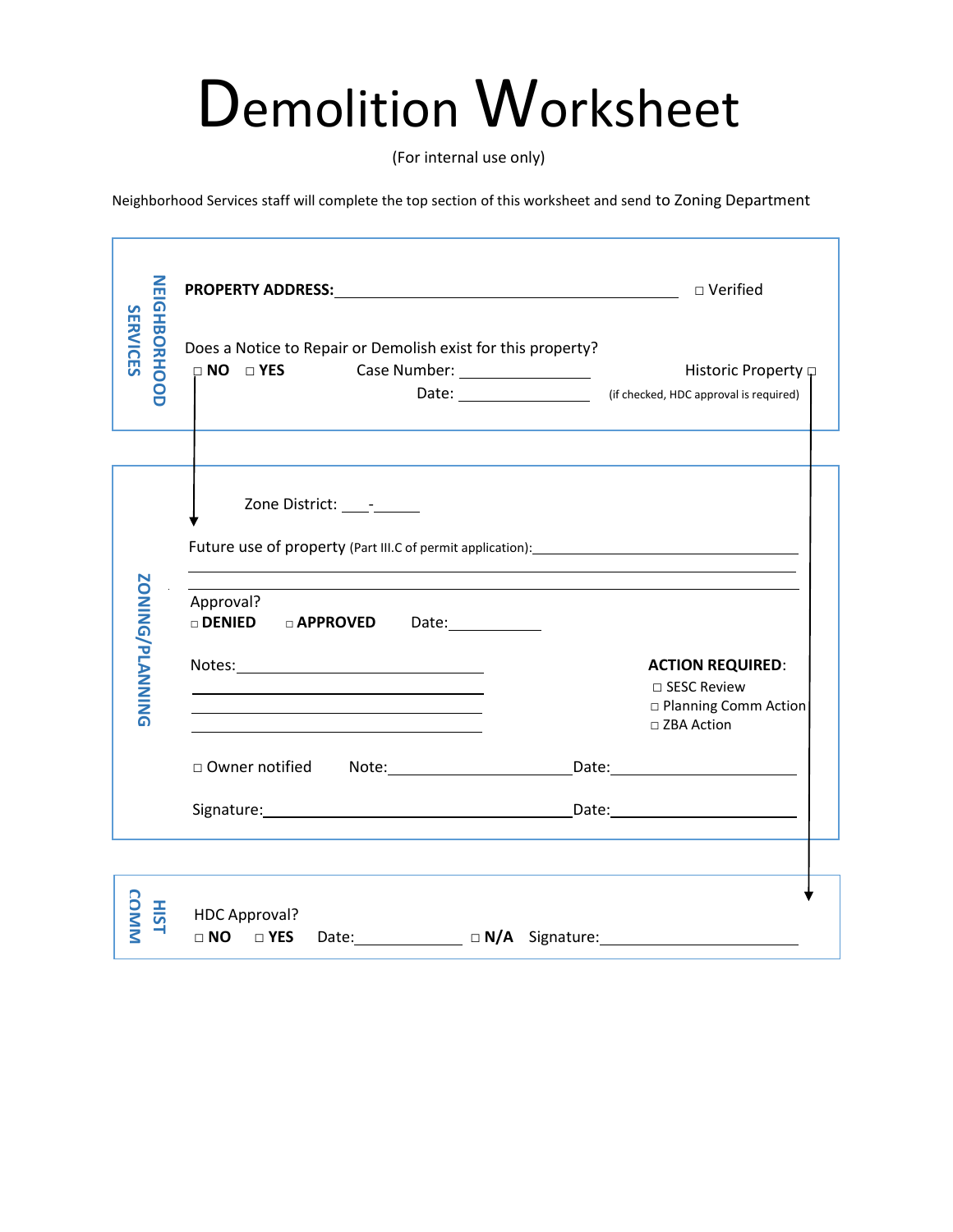

## **D**emolition **P**ermit **Application**

Phone: 517.279.6964 neighborhood\_services@coldwater.org

**THIS FORM IS NOT A PERMIT:** A demolition permit *will not* be issued until the information submitted on this form has been reviewed *AND* the gas, electric, and water utilities have provided verification of shut-off/disconnect. **INSURANCE REQUIREMENT**: A copy of liability and workers compensation insurance certificate *must be attached to* 

*this form.* 

**LICENSE REQUIREMENT**: Contractor must provide proof of residential builder's license or a maintenance and alteration contractor's license specifically for "house wrecking" when conducting demolition on a residential or combination residential and commercial structure.

**DEMOLITION CONDITIONS**: The following standard conditions apply:

- A. The water, sewer lateral, *and storm lateral if one exists*, shall be exposed and properly capped at the lot line or at a location designated by the inspector. **Backfilling is to be done after inspected and approved.**
- B. The property owner shall resolve the discovery of shared sewer laterals or water taps at the expense of the owner or contractor and in accordance with the utility construction standards.
- C. All structures and their foundations shall be completely removed from the site. NO concrete or decayable materials are to remain in the cavity. Demolition shall include, but is not limited to, all posts, piers, walls, basement partitions, sheds, steps, thresholds, paved areas and all other above- ground items.
- D**.** All areas below grade shall be filled and compacted to grade only with sound approved solid fill of sand, gravel and dirt. No decomposable organic material or wood, glass, paper, piping, steel or other metal material or any unstable or combustible material shall be used in making fills.
- E. All masonry, such as private sidewalks, driveways, driveway aprons or retaining walls, shall be removed. Existing curb cuts/openings are to be closed and new curb constructed according to city engineering standards.
- F. Wood partitions, stairways, furnaces, piping and other equipment, rubbish and debris located in basements or elsewhere on the property shall be removed from the site and disposed of in accordance to State Law.
- G. Any damage to public sidewalks or any part of the street right-of-way shall be repaired or replaces to meet City Engineer standards.
- H. The lot shall be filled, compacted and graded to blend with surrounding property and sidewalk grades.
- I. Final fill shall be at least three inches of sandy loam, dirt or topsoil containing no brick, mortar or concrete pieces, seeded with perennial rye grass and mulched.

| <b>Address:</b>                            | Parcel No: The Contract of the Contract of the Contract of the Contract of the Contract of the Contract of the                                                                             |
|--------------------------------------------|--------------------------------------------------------------------------------------------------------------------------------------------------------------------------------------------|
| I. Building Information                    |                                                                                                                                                                                            |
| A. Number of Building(s) to be Demolished: | <b>B.</b> Will any buildings or structures remain? $\Box$ YES $\Box$ NO<br>If yes, explain: The same state of the state of the state of the state of the state of the state of the state o |
| $C_{\cdot}$ $\sqcap$ Residential Structure | □ Nonresidential Structure (Commercial, Industrial, Institutional, etc.)                                                                                                                   |
| Vacant<br>$D_{\cdot}$ $\Box$               | $\Box$ Occupied                                                                                                                                                                            |

**E**. Main Building (number of stories):

| <b>For Office Use Only</b>                                            | <b>Building Permit Number</b><br><b>Building Permit Issued Example 20</b> |            |  |
|-----------------------------------------------------------------------|---------------------------------------------------------------------------|------------|--|
| Application fee: \$75 Plus, Building Permit Fee (cost of project): \$ |                                                                           |            |  |
| Cash                                                                  | $\sqcap$ Credit Card                                                      | Check $\#$ |  |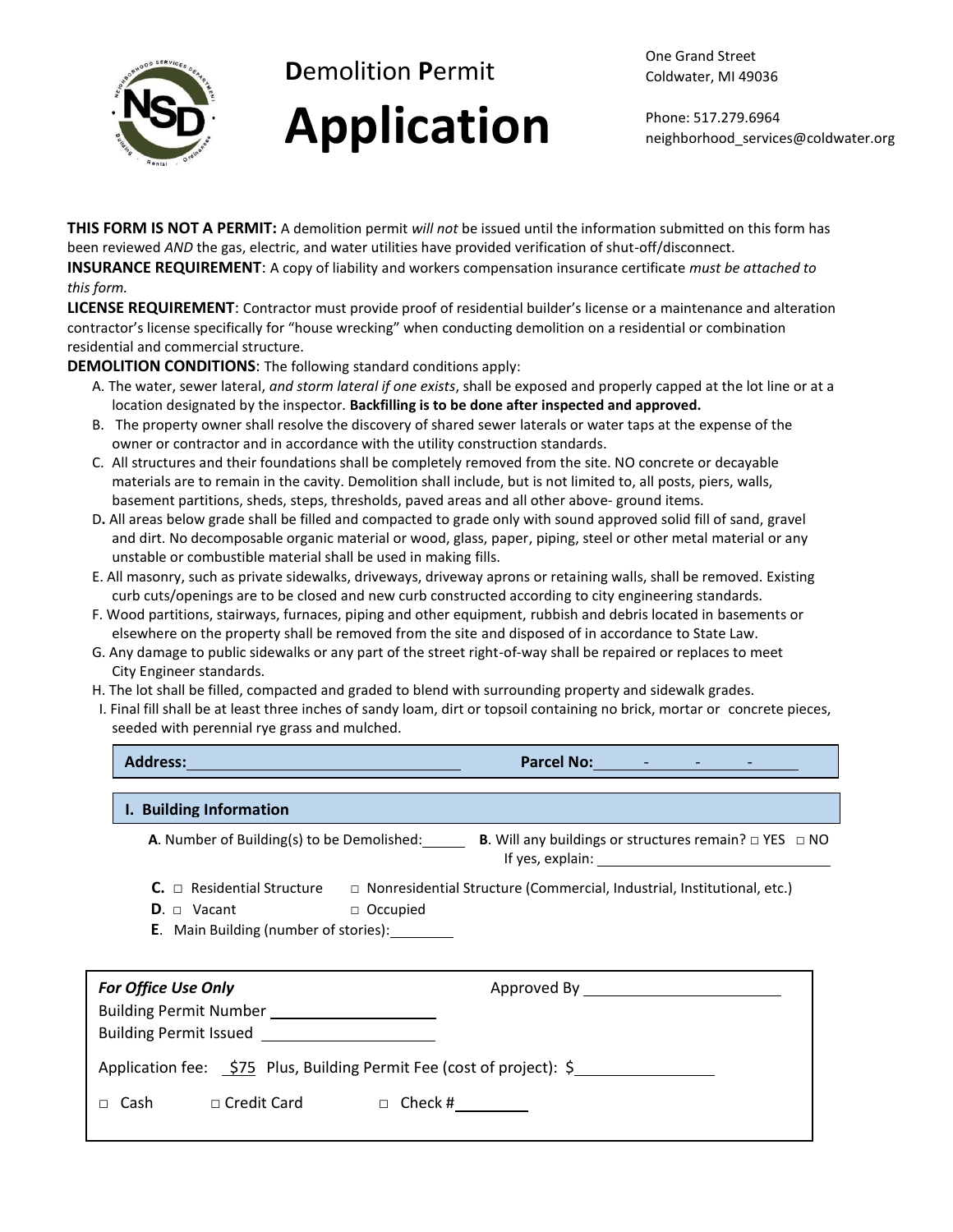| F. Accessory Building (number of stories):                                   |                                                                                                                      |                                                                                                                                                                                                                                      |
|------------------------------------------------------------------------------|----------------------------------------------------------------------------------------------------------------------|--------------------------------------------------------------------------------------------------------------------------------------------------------------------------------------------------------------------------------------|
|                                                                              | A. Is the distance of the building(s) to be demolished less than 500-feet from a body of water such as               |                                                                                                                                                                                                                                      |
| lake, river stream, drainage ditch, etc.?                                    |                                                                                                                      | $\square$ Yes<br>$\Box$ No                                                                                                                                                                                                           |
|                                                                              | <b>B.</b> Total area of grading required to restore the site: $\Box$ Less than 1 acre $\Box$ More than 1 acre        |                                                                                                                                                                                                                                      |
| III. Property History and Use Information                                    | This section should be completed by the property owner                                                               |                                                                                                                                                                                                                                      |
|                                                                              | C. Will the demolition work require barricading of the sidewalk or street?                                           | $\square$ Yes<br>$\Box$ No                                                                                                                                                                                                           |
|                                                                              | D. Is a site sketch attached, showing all structures and site dimensions?                                            | $\Box$ Yes<br>$\Box$ No                                                                                                                                                                                                              |
|                                                                              |                                                                                                                      |                                                                                                                                                                                                                                      |
| <b>B.</b> Reason for Demolition:                                             |                                                                                                                      |                                                                                                                                                                                                                                      |
|                                                                              | □ City Demolition Orders Is this a City Contract?                                                                    | $\Box$ Yes<br>$\Box$ No                                                                                                                                                                                                              |
|                                                                              | Are fire escrow funds involved?                                                                                      | $\Box$ Yes<br>$\sqcap$ No                                                                                                                                                                                                            |
|                                                                              |                                                                                                                      |                                                                                                                                                                                                                                      |
|                                                                              | Has demolition been reviewed and approved by Zoning?                                                                 | $\Box$ Yes<br>$\Box$ No                                                                                                                                                                                                              |
|                                                                              |                                                                                                                      |                                                                                                                                                                                                                                      |
|                                                                              |                                                                                                                      |                                                                                                                                                                                                                                      |
| D. Demolition Contract Cost: \$<br><b>IV. Applicant Information</b>          |                                                                                                                      |                                                                                                                                                                                                                                      |
|                                                                              | A. Property Owner (If Property Owner is Permit Applicant, Check Here $\square$ )                                     |                                                                                                                                                                                                                                      |
|                                                                              |                                                                                                                      |                                                                                                                                                                                                                                      |
|                                                                              |                                                                                                                      | Email <b>Exercise Contract Contract Contract Contract Contract Contract Contract Contract Contract Contract Contract Contract Contract Contract Contract Contract Contract Contract Contract Contract Contract Contract Contract</b> |
| <b>B. Contractor</b> (If Contractor is Permit Applicant, Check Here $\Box$ ) |                                                                                                                      |                                                                                                                                                                                                                                      |
|                                                                              |                                                                                                                      |                                                                                                                                                                                                                                      |
|                                                                              |                                                                                                                      |                                                                                                                                                                                                                                      |
|                                                                              |                                                                                                                      |                                                                                                                                                                                                                                      |
|                                                                              |                                                                                                                      |                                                                                                                                                                                                                                      |
|                                                                              | C. Applicant Information (Signature Required, Contact Info Required if Applicant Not Indicated by a Check Box Above) |                                                                                                                                                                                                                                      |
|                                                                              |                                                                                                                      |                                                                                                                                                                                                                                      |
|                                                                              |                                                                                                                      |                                                                                                                                                                                                                                      |
|                                                                              |                                                                                                                      |                                                                                                                                                                                                                                      |
|                                                                              |                                                                                                                      | Email 2008 2009 2010 2021 2022 2023 2024 2022 2023 2024 2022 2023 2024 2022 2023 2024 2025 2026 2027 2028 2021                                                                                                                       |
| For Residential Demolitions Only:                                            |                                                                                                                      |                                                                                                                                                                                                                                      |

**person from conspiring to circumvent the licensing requirements of this state relating to person who are to perform work on a residential building or residential structure. Violators of Section 23a are subjected to civil fines."**

Applicant Signature Date

**. .**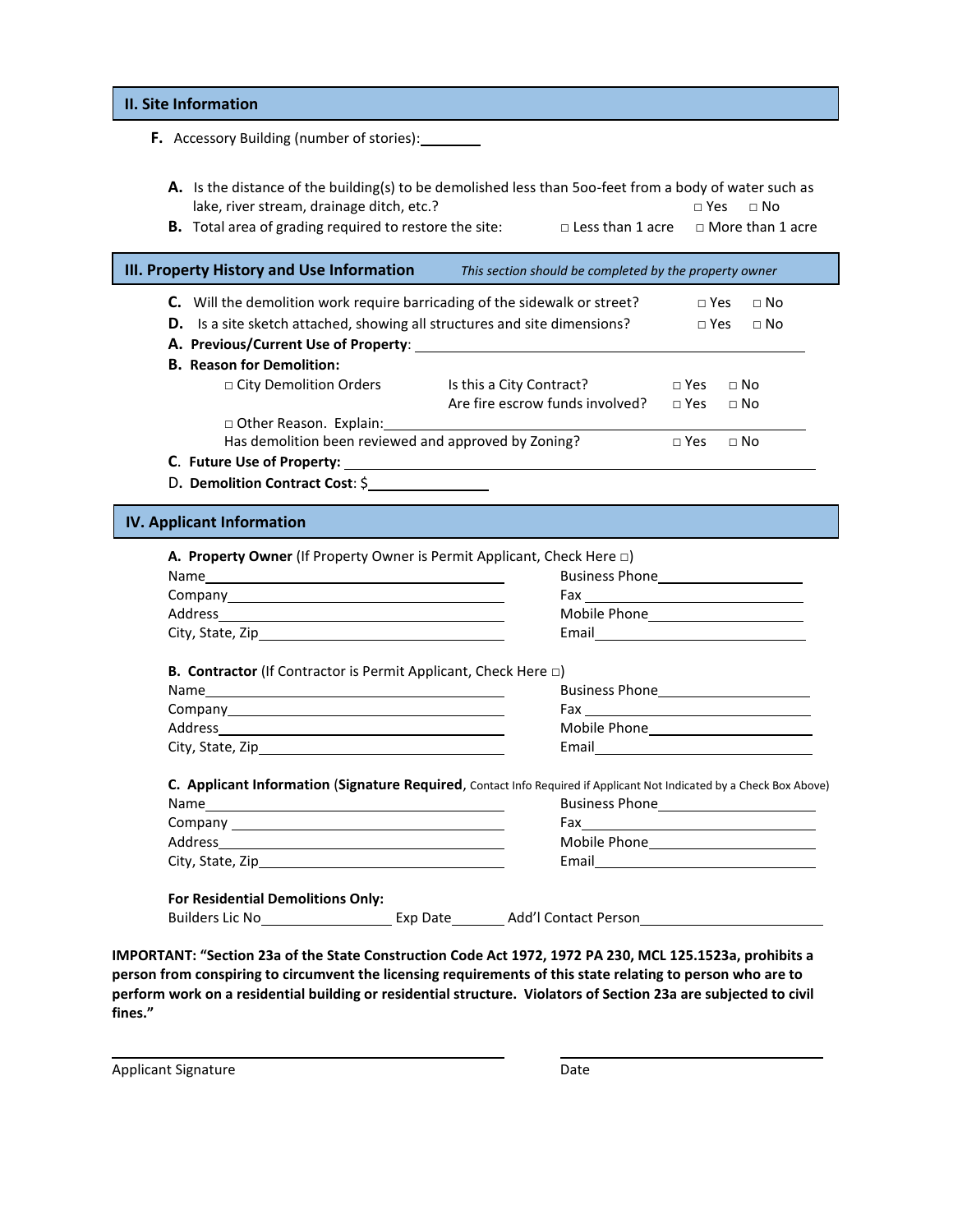**WARNING: ANY OMISSION OR MISREPRESENTATION OF FACT ON THIS DOCUMENT MAY RESULT IN THE REVOCATION OF THE BUILDING PERMIT AND/OR LEGAL ACTION BEING TAKEN.** 



## Demolition Site Sketch



**Address: .**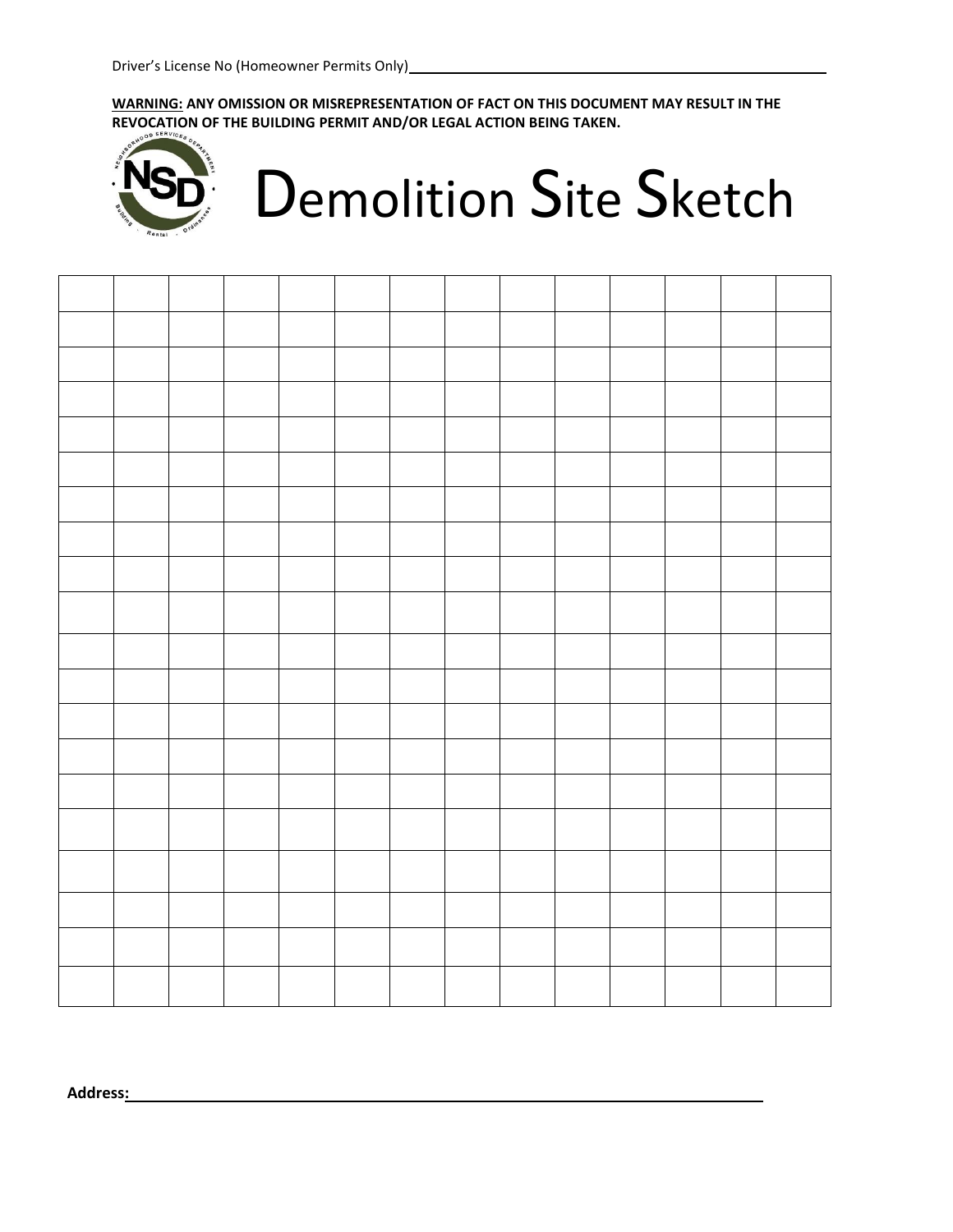

### Table of Contents

- I. Demolition Permit Approval Requirements
- II. Utility Disconnections
- III. Other Important Issues (Asbestos, Lead & Recycling)
- IV. Demolition Standards, Inspections and Site Conditions
- V. Inspection Requirements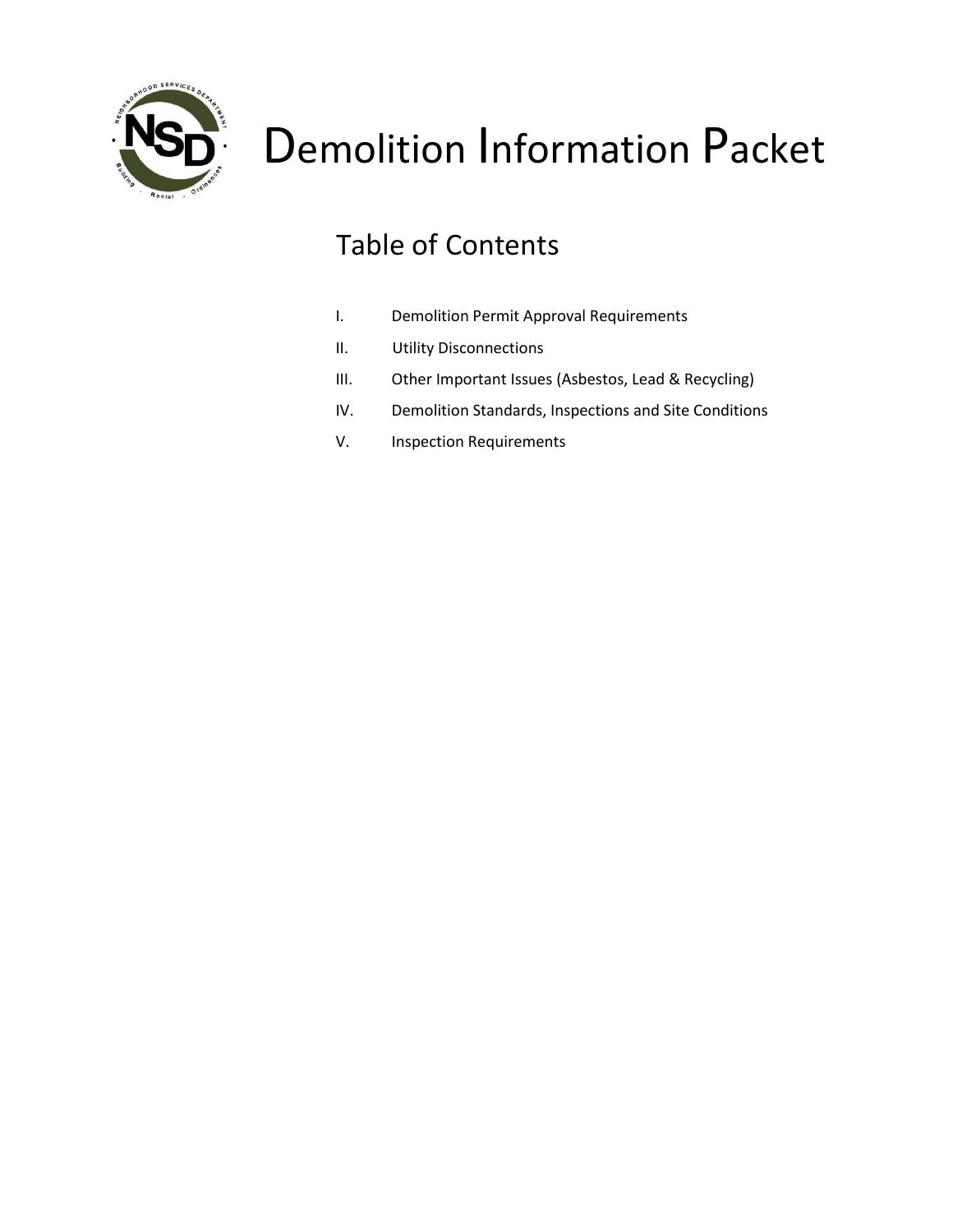

#### **I. DEMOLITION PERMIT APPROVAL REQUIREMENTS**

A building permit is required for the demolition of any structure in the City of Coldwater, unless an exception is granted by the City's Building Official. Please check with the Neighborhood Services Department before starting any demolition work.

#### **Historic Property**

If the structure is located in an historic district or is an historic landmark, demolition must be approved by the Coldwater Downtown Historic District Commission. For more information on applying to the CDHDC, please contact Dean Walrack, Zoning & Planning Administrator, at 517- 279-6926 during normal business hours.

#### **Demolition Permit Application**

A demolition permit application must be completed in full. Some of the sections in the application may need to be completed by the property owner. An incomplete application will not be accepted.

#### **Site Sketch**

A site sketch of the property must be included with the demolition permit application. The site sketch must show all the structures on the property. Any item that is not to be removed must be highlighted. *\*Accessory buildings must be removed with the removal of any residence unless a new residential structure is permitted for the site.*

#### **Permit Fee**

Demolition permit fee is \$25 for residential and commercial projects.

#### **Proof of Insurance**

Please provide a copy of your liability insurance along with permit application.

#### **Licensing**

Contractors must provide proof of residential builder's license or a maintenance and alteration contractor's license specifically for "house wrecking" when conducting demolition on a residential or combination residential and commercial structure.

#### **Soil Erosion and Sedimentation Control (SESC) Permit**

SESC permits are required for any demolition involving finish grading one (1) acre or more, as well as any demolition within 500 ft of water (lake, river, stream, or drainage ditch). To obtain a SESC permit, submit permit application to the Neighborhood Services Department. Permit fee is \$25 per acre.

#### **Right of Way Permit**

A Right of Way Permit is required for all demolitions. The permit is available through the Neighborhood Services Department. A permit fee of \$25.00 and \$1,000 bond is required.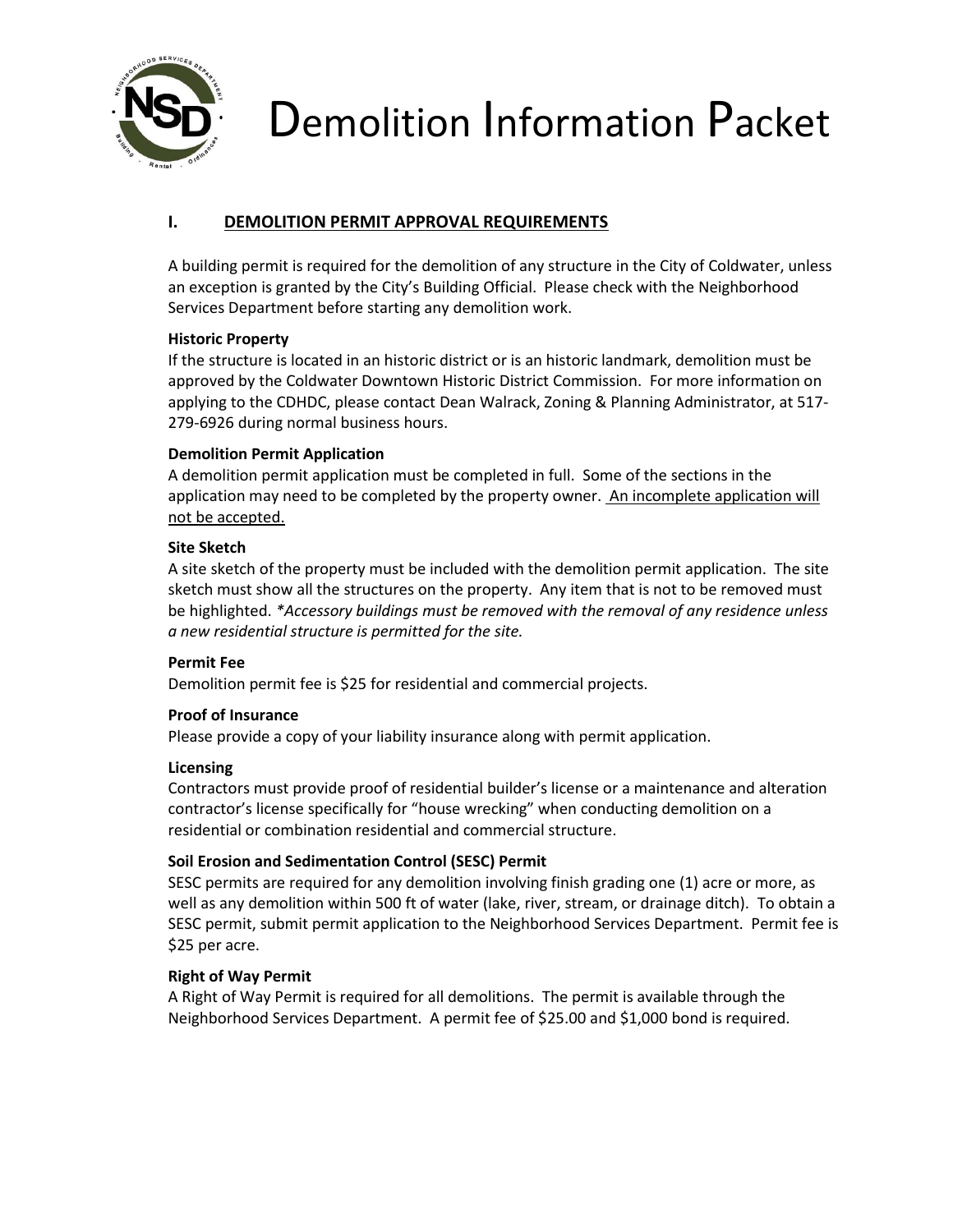

#### **II. UTILITY DISCONNECTIONS**

The following utility providers need to be contacted for utility disconnections before demolition can be authorized to start. The contact information is provided below.

#### **Water, Sewer & Electric Services**

Coldwater Board of Public Utilities Phone: 517-279-9531 One Grand Street Coldwater, MI 49036

**Disconnection Fee**: None

**Comments**: Overhead service removals are usually completed within 5 working days after CBPU received *the Demolition Utility Cut-Off Notice* from the City. Cutting and capping of sewer and water can take up to 10 working days.

#### **Natural Gas Service**

70 Sauk River Dr. Coldwater, MI 49036

 **Michigan Gas Utilities Phone: 1-800-401-6402**

**Disconnection Fee**: None

**Comments**: Call the toll free number and ask for a "service line retirement". Please make sure the gas is completely abandoned, not just meter removal. Service removal can take 1-3 weeks.

The demolition permit applicant is responsible for contacting other connected utilities (i.e. telephone, cable television, or internet providers) prior to demolition.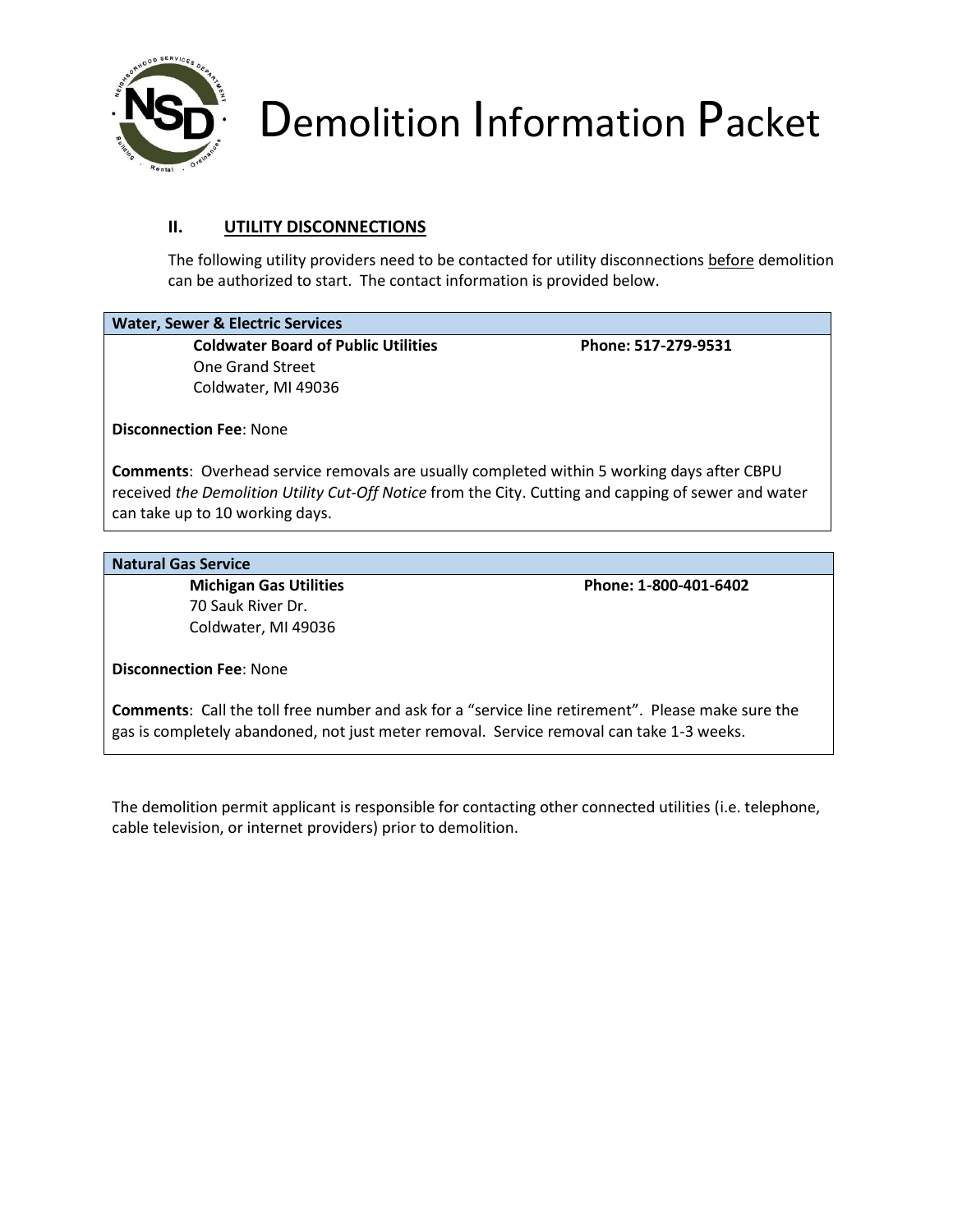

#### **III. OTHER IMPORTANT ISSUES**

#### **Asbestos Treatment** – **Commercial Facilities**

The rules concerning the treatment of asbestos during the demolition of commercial facilities pertain to all structures. An inspection must be conducted by an accredited Asbestos Inspector. DEQ and DLEG must be notified on Form EQP5661/MIOSHA-CSH 142 ten days prior to start of demolition *even if no relevant asbestos was found*. Friable asbestos or asbestos that may become friable during the demolition process must be removed prior to the start of demolition. A qualified Asbestos Abatement contractor must be used to remove asbestos containing material (ACM).

#### **Asbestos Treatment- Residential Facilities (1-4 Unit)**

Homeowners, and contractors hired by homeowners, are exempt from the asbestos National Emissions Standards for Hazardous Air Pollutants (NESHAP) notification, testing and abatement regulations in residences being demolished or renovated if dealing with only one building. Contractors are subject to the works health and safety regulations overseen by DLEG (MIOSHA).

#### **For More Information on Asbestos:**

| Web Sites: | www.michigan.gove/deqair                                    |
|------------|-------------------------------------------------------------|
|            | www.michigan.gov/asbestos                                   |
|            | http://yosemite.epa.gov/r5/r5ard.nsf/asbestos+main?OpenView |

| <b>Asbestos Abatement Compliance Monitoring:</b> | 517-241-7463 |
|--------------------------------------------------|--------------|
| <b>MIOSHA Standards Section:</b>                 | 517-322-1845 |

#### **Lead-based Paint Treatment- Commercial Facilities**

Lead based paint in the commercial demolition is subject to MIOSHA worker protection rules. Disposal of the debris may be regulated by the EPA if it qualifies as toxic waste under RCRA waste code D008.

Web Sites: [www.epa.gov/epaoswer/non-hw/debris](http://www.epa.gov/epaoswer/non-hw/debris) [http://www.michigan.gov/documents/CIS\\_WSH\\_part310\\_35615\\_7.pdf](http://www.michigan.gov/documents/CIS_WSH_part310_35615_7.pdf) [http://www.michigan.gov/documents/cis\\_wsh\\_cet5050\\_90143\\_7.doc](http://www.michigan.gov/documents/cis_wsh_cet5050_90143_7.doc)

#### **Lead-based Paint Treatment – Residential Facilities**

Lead based paint in residential demolition is subject to MIOSHA worker protection rules. The debris is exempt from regulations and may be disposed of in either municipal or C & D landfills. Partial demolition followed by reconstruction and residential reuse is regulated by the EPA and the State. (If Federal funds are used in the project the rules found in 24 CFR 35 and the HUD Guidelines for the Evaluation and Control of Lead Based Paint Hazards in Housing will also apply.

[\(http://www.hud.gov/offices/lead/lbp/hudguidelines/index.cfm\)](http://www.hud.gov/offices/lead/lbp/hudguidelines/index.cfm)

Web Sites: [http://www.michigan.gov/documts/CIS\\_WSH\\_part310\\_35615\\_7.pdf](http://www.michigan.gov/documts/CIS_WSH_part310_35615_7.pdf) [http://www.michigan.gov/documents/cis\\_wsh\\_cet5050\\_90143\\_7.doc](http://www.michigan.gov/documents/cis_wsh_cet5050_90143_7.doc) [http://www.michigan.gov/mdch/0,1607,7-132-2940\\_2955\\_2983-19420--.html](http://www.michigan.gov/mdch/0,1607,7-132-2940_2955_2983-19420--.html) MIOSHA Standards Section (517)322-1845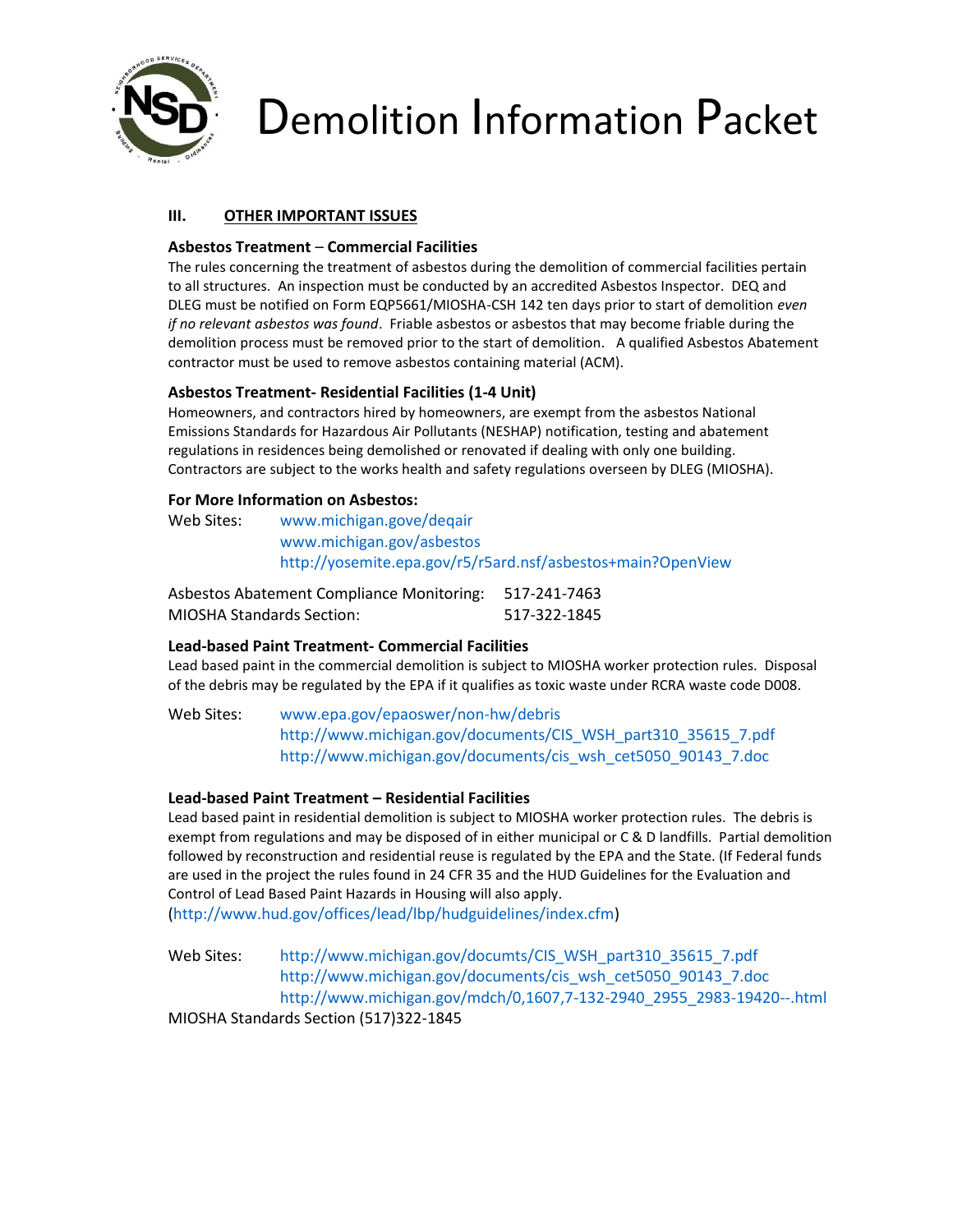

#### **IV. DEMOILITION STANDARDS, INSPECTIONS, AND SITE CONDITIONS**

#### **Demolition Standards**

The following is a summary of the demolition standards that must be followed by the contractor performing the demolition work.

- A. The water, sewer lateral, and storm lateral if one exists, shall be exposed and properly capped at the lot line or at a location designated by the inspector. Backfilling is to be done only after inspected and approved.
- B. The property owner shall resolve the discovery of shared sewer laterals or water taps at the expense of the owner or contractor and in accordance with utility construction standards.
- C. All structures and their foundation shall be completely removed from the site. No concrete or decayable material are to remain in the cavity. Demolition shall include, but is not limited to, all posts, piers, walls, basement partitions, sheds, steps, thresholds, paved areas and all other above-ground items.
- D. All areas below grade shall be filled and compacted to grade only with sound approved solid fill of sand, gravel and dirt. No decomposable organic material or wood, glass, paper, piping, steel or other metal material or any unstable or combustible material shall be used in making fills.
- E. All masonry, such as private sidewalks, driveways, driveway aprons or retaining walls, shall be removed. Existing curb cuts/openings are to be closed and new curb constructed according to city engineering standards.
- F. Wood partitions, stairways, furnaces, piping and other equipment, rubbish and debris located in basements or elsewhere on the property shall be removed from the site and disposed of in accordance to State Law.
- G. Any damage to public sidewalks or any part of the street right-of-way shall be repaired or replaces to meet City Engineer standards.
- H. The lot shall be filled, compacted and graded to blend with surrounding property and sidewalk grades.
- I. Final shall be at least three inches of sandy loam, dirt or topsoil containing no brick, mortar or concrete pieces, seeded with perennial rye grass and mulched.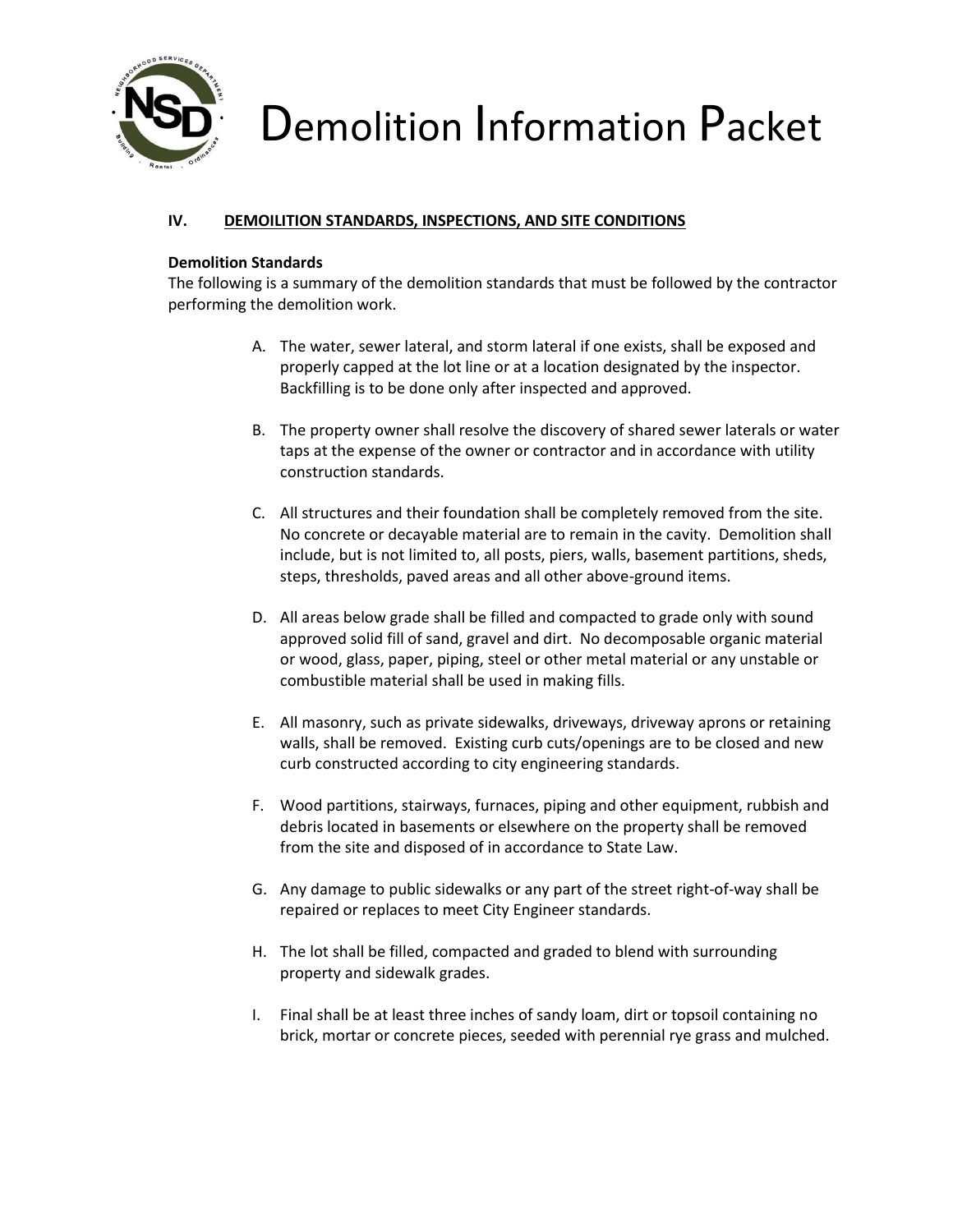

#### **V. INSPECTION REQIURMENTS**

The City will conduct a progress and final inspection to ensure the work is being done per code.

#### **Progress Inspection**

A progress inspection will be done to check the following items. The demolition contractor should plan the work to ensure only one progress inspection is needed.

#### **Water, Sewer and Storm Laterals**

The water, sewer lateral and storm lateral if one exists, shall be exposed and properly capped at the lot line or at a location designated by the Inspector.

#### **Foundation**

Following the removal of the structure(s) above grade, a progress inspection must be done before the basement can be backfilled. The inspector will look for:

- 1. Whether all wood partitions, stairways, furnaces, piping and other equipment, rubbish and debris located in basements or elsewhere on the property have been removed from the site.
- 2. Foundation has been removed and cavity is clean.

*IMPORTANT NOTE – Backfilling is to be done only after inspected and approved by the City. If the property is backfilled without the proper progress inspection(s), the demolition contractor will be required to remove the fill.* 

#### **Final (Post-Demolition) Inspection**

- 1. All structures on the site have been removed.
- 2. Masonry on the site has been removed, as shown on the site sketch.
- 3. The lost is properly filled, compacted and graded.
- 4. Final fill is at least three inches of sandy loam, dirt or topsoil containing no brick, mortar or concrete pieces and seeded with perennial rye grass and mulched.
- 5. The condition of the public sidewalk and driveway approach.

*IMPORTANT NOTE – If the demolition does not pass the final inspection, the City will retain the contractor's performance guarantee and withhold payment (if applicable) until all items meet demolition standards.* 

#### **Close Out of Demolition Permit**

After the final inspection has been conducted and the site work approved, the City will close out the building permit. At that time, the City will return the performance bond or letter of credit to the demolition contractor.